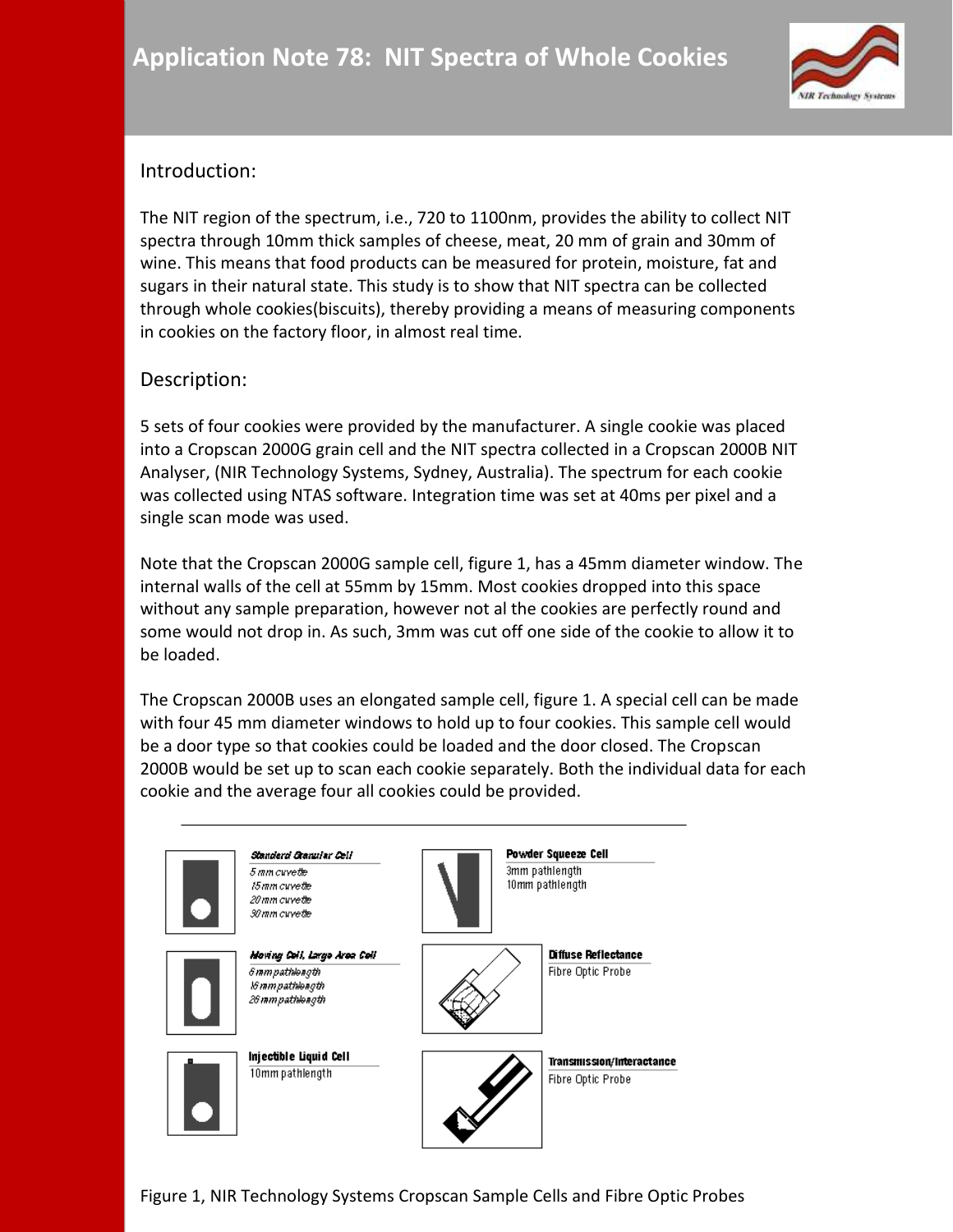### Results:

Figure 2 through 6 show the spectra for each cookie type. Figure 7 shows the spectra for all cookies.







Figure 3. Ginger Nut Cookies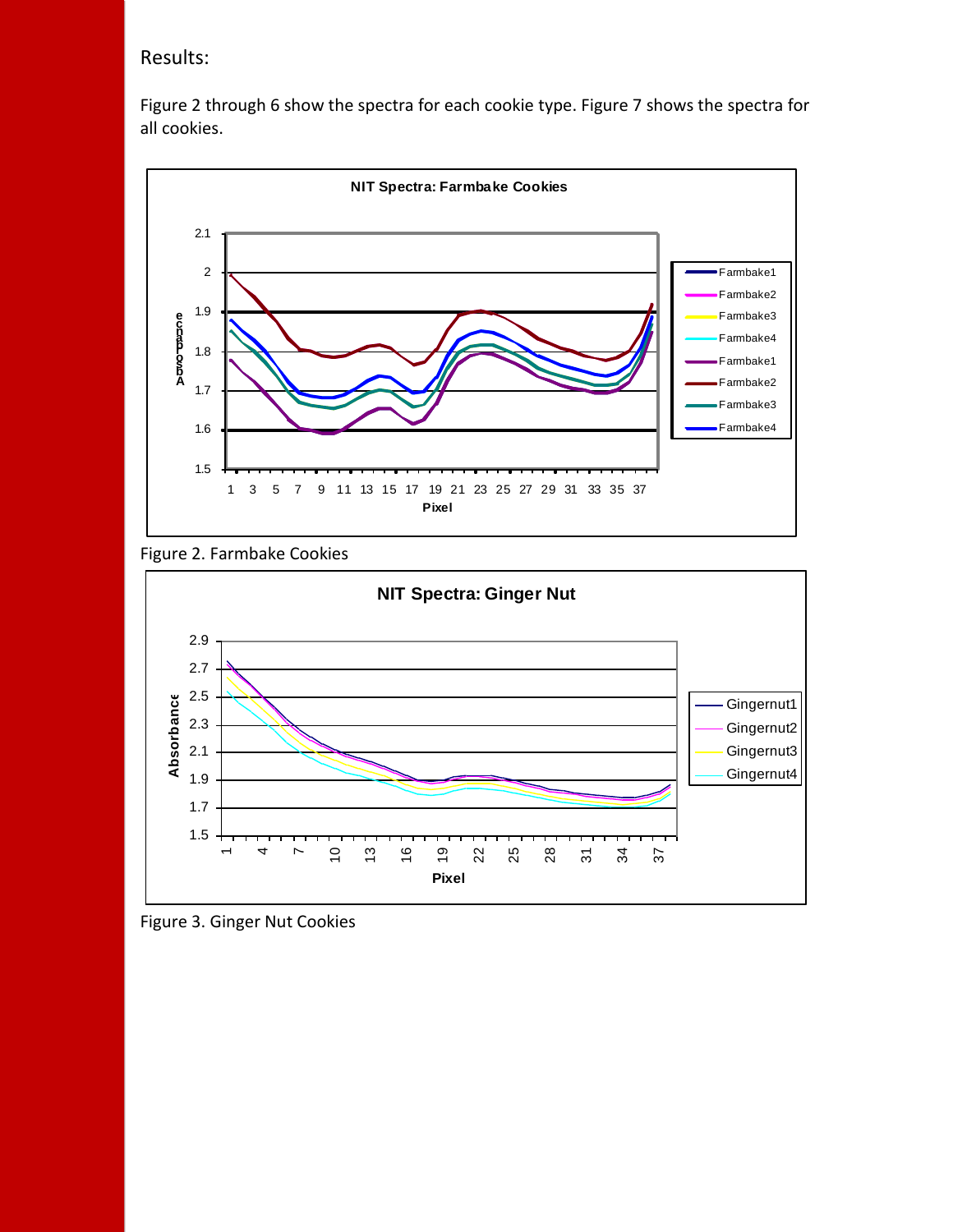

Figure 4. Premier Chocolate Chip Cookies



Figure 5. Butternut Crunch Cookies



Figure 6. Farmbake Chocolate Chip Cookies